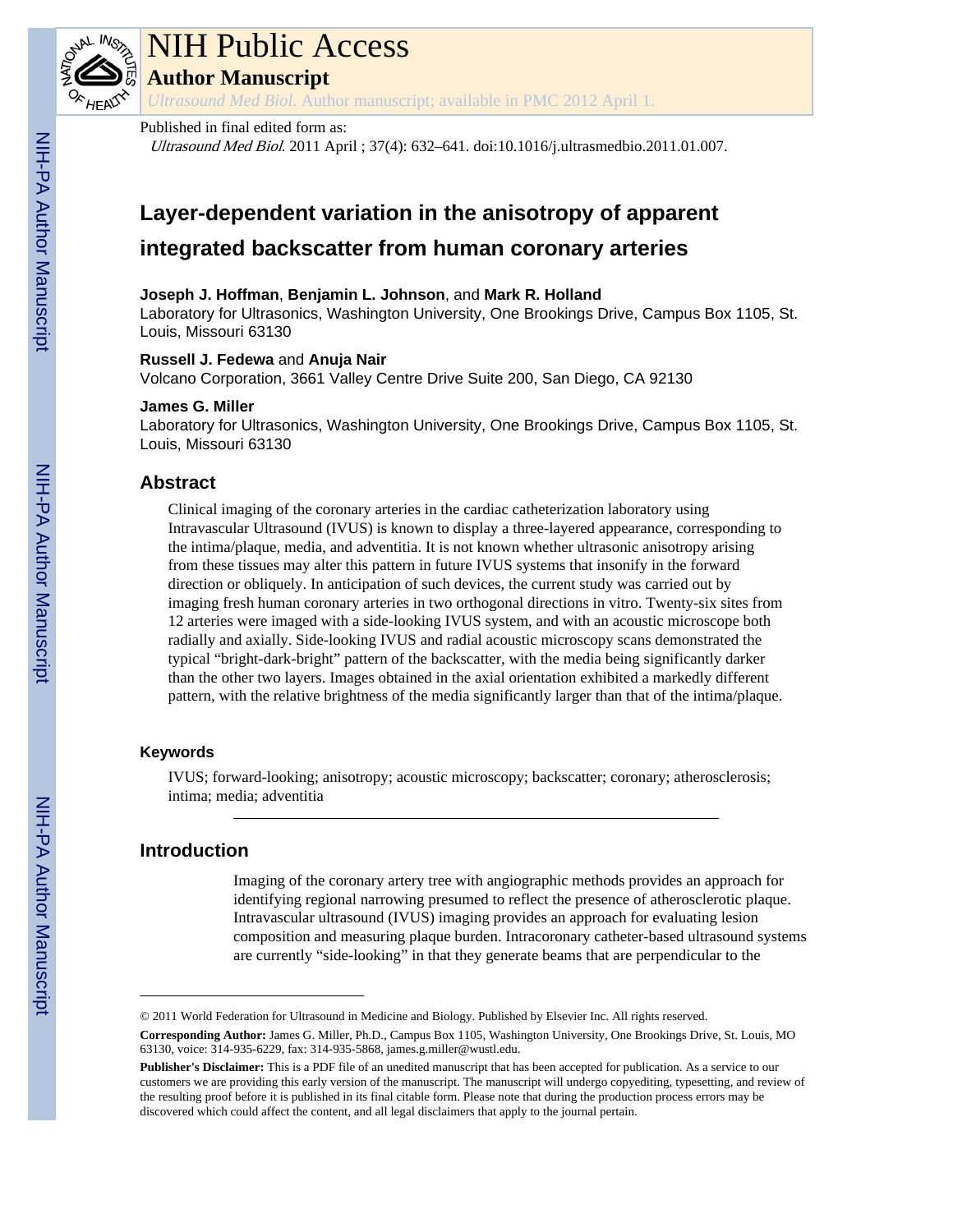guidewire and strike the arterial wall in an approximately radial direction. Coronary arteries with an atherosclerotic plaque burden imaged in this side-looking configuration are well known to demonstrate a three-layered appearance (Nissen et al. 1991; Fitzgerald et al. 1992; Maheswaran et al. 1995). The relatively bright (echogenic) inner layer is followed by a darker (echolucent) layer, and then by another relatively bright layer. These three layers are typically interpreted as the plaque/intima, media, and adventitia, respectively.

The constituent layers of coronary arteries are known to be structurally anisotropic (Waller et al. 1992). Because the length scales of the components of these vessels are comparable to wavelengths employed in IVUS, there is reason to believe that coronary tissue may scatter anisotropically. Furthermore, because structural diversity among the layers of coronary arteries is so pronounced, each layer might express different variation of ultrasonic backscatter with insonification angle. If present, this angular dependence might cause the clinical presentation of the arterial wall layers and associated plaques to be significantly different when imaged with future IVUS catheters capable of insonifying at angles outside the limited range of current side-looking catheters. A better understanding of the impact of coronary artery anisotropy on IVUS imaging will be essential as forward-looking and oblique insonification IVUS transducers become more widely available. Such differences in layers and plaque types arising from tissue anisotropy may be useful in quantitatively characterizing zones of interest.

The impact of anisotropy on ultrasonic measurements of human arterial tissue has been explored in several previously published investigations. Picano et al. observed some differences in angle dependence among plaque types in studies of excised aortas **(**Picano et al. 1985**)**. De Kroon and collaborators examined the backscatter from excised iliac arteries as a function of angle (de Kroon et al. 1991a; de Kroon et al. 1991b). These authors observed layer-dependent variation with angle, although the experimental apparatus permitted only modest departures from the perpendicular to the vessel surface. Lockwood et al. investigated excised femoral and carotid arteries from both the radial and axial directions (Lockwood et al. 1991). A side-looking IVUS study by Hiro et al. investigated angular variation of scattering in circumferential direction (Hiro et al. 1999). To our knowledge, the present study is the first to report the anisotropy of apparent integrated backscatter between the radial and axial orientations in human coronary artery tissue.

The objective of our study was to determine how the relative level of backscatter from specific regions of coronary arteries might depend on the angle of insonification.

## **Materials and Methods**

#### **Definition of Coordinate System**

As illustrated in Figure 1, arterial blood flows in what will be referred to as the axial direction, whereas a side-looking IVUS catheter interrogates tissue in what will be referred to as the radial direction. The resulting IVUS scans display two-dimensional cross-sectional images as shown in row 1 of Figure 2. Axial scans project sound along the direction of blood flow. IVUS catheters that insonify at angles between the radial and axial directions seem likely to be available soon, and imaging with such catheters is sometimes called 'forward-looking IVUS.' How these oblique angle IVUS systems may be impacted by the results of the current work will be addressed in the Discussion section.

#### **Specimen Acquisition and Preparation**

Twelve human (2 female; 10 male) left anterior descending coronary arteries were collected at autopsy from individuals of age ranging from 40 to 87 with average age 53 years in compliance with regulations established by the Washington University Human Studies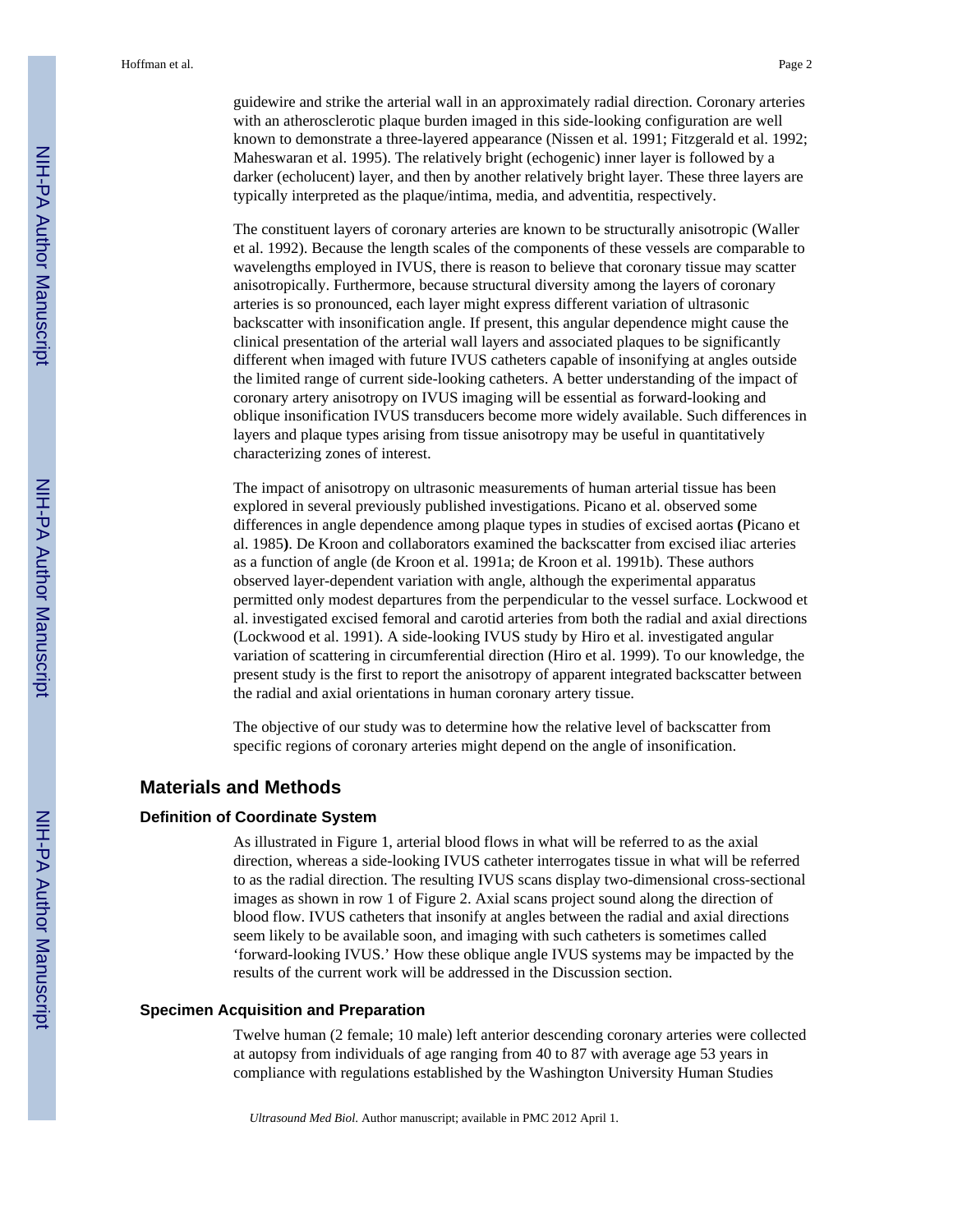Committee. From these twelve arteries, 26 sites were selected for the acoustic microscope study based on the IVUS imaging of the excised, but otherwise intact, coronary arteries as described below. Of these 26 sites, 22 were diseased with greater than 300 μm thickness of intima, and were therefore included in the full analysis presented below. Intimal layers with thicknesses less than 300 μm were too thin for axial analysis. The samples were stored in

saline at all times and were refrigerated at approximately 2°C between measurements. To minimize potential changes in physical and ultrasonic properties, the samples were not frozen or chemically fixed prior to scanning (van der Steen et al. 1991; van der Steen et al. 1992; Sasaki et al. 1996; Hall et al. 2000). All scans were performed as soon as feasible, typically beginning one day after death, and always completed no later than 8 days after death. Measurements were carried out in phosphate buffered saline at 37°C.

#### **IVUS Studies**

Side-looking intravascular ultrasound scans were performed with a catheter-based rotating single element transducer with a center frequency of 45 MHz (Revolution®, Volcano Corporation, San Diego, CA). The transducer element is rectangular and unfocused. The catheter diameter is 6F. The left anterior descending arteries were mounted in a paraffin tray and perfused with a steady flow of phosphate buffered saline at physiological temperature (37°C) and pressure (100-150 mmHg). Side branches were ligated and the vessel was cannulated to introduce the IVUS catheter. Additional details of the experimental setup have been described previously (Nair et al. 2002; Nair et al. 2007).

An IVUS scan of the entire artery was performed to identify regions of interest. Data were collected over the region of interest with an automated axial pullback that collected crosssectional side-looking IVUS images every 0.5 mm. A representative image can be seen in the first row of Figure 2. Segments of particular interest were marked with a suture to guide subsequent acoustic microscopy studies. The suture was also visible on the IVUS image and served to confirm collocation of the acquired IVUS data.

Quantification of the IVUS images was performed by drawing regions-of-interest in the intima/plaque, media, and adventitia. The mean grayscale values were extracted from within these regions**.** Because this analysis was performed on clinical images that have been subject to pre-processing and post-processing, the extracted results are only used for relative comparisons among the IVUS data. Comparison of the absolute level of mean grayscale brightness between IVUS and acoustic microscopy results is not possible with this data set.

#### **Acoustic Microscopy Studies**

After side-looking IVUS data had been collected, the artery was prepared for acoustic microscopy study. Figure 1 illustrates this process. First, the vessel was dissected from surrounding tissue. A micro-surgical scissors was then used to cut axially down the length of the artery, permitting it to be opened and laid flat. The artery was submerged in a bath of degassed buffered saline at 37°C, and mounted by restraining the edges of the opened artery. In this configuration, the lumen side of the artery was facing upward and presented a relatively uniform surface for ultrasonic scanning. A transverse image was created by scanning the transducer across the previously identified regions of the artery and acquiring data every 15 microns. Such a scan was made every 300 microns along the axial length of the specimen. The images made from these scans are conceptually equivalent to sidelooking IVUS, because in this configuration the sound insonifies the tissue in the radial direction. These data will be referred to as radial data.

After the completion of the radial acoustic microscopy scans, the tissue sample was mounted in agarose (Sigma-Aldrich, St. Louis, MO) and cut transversely into 750 μm thick slices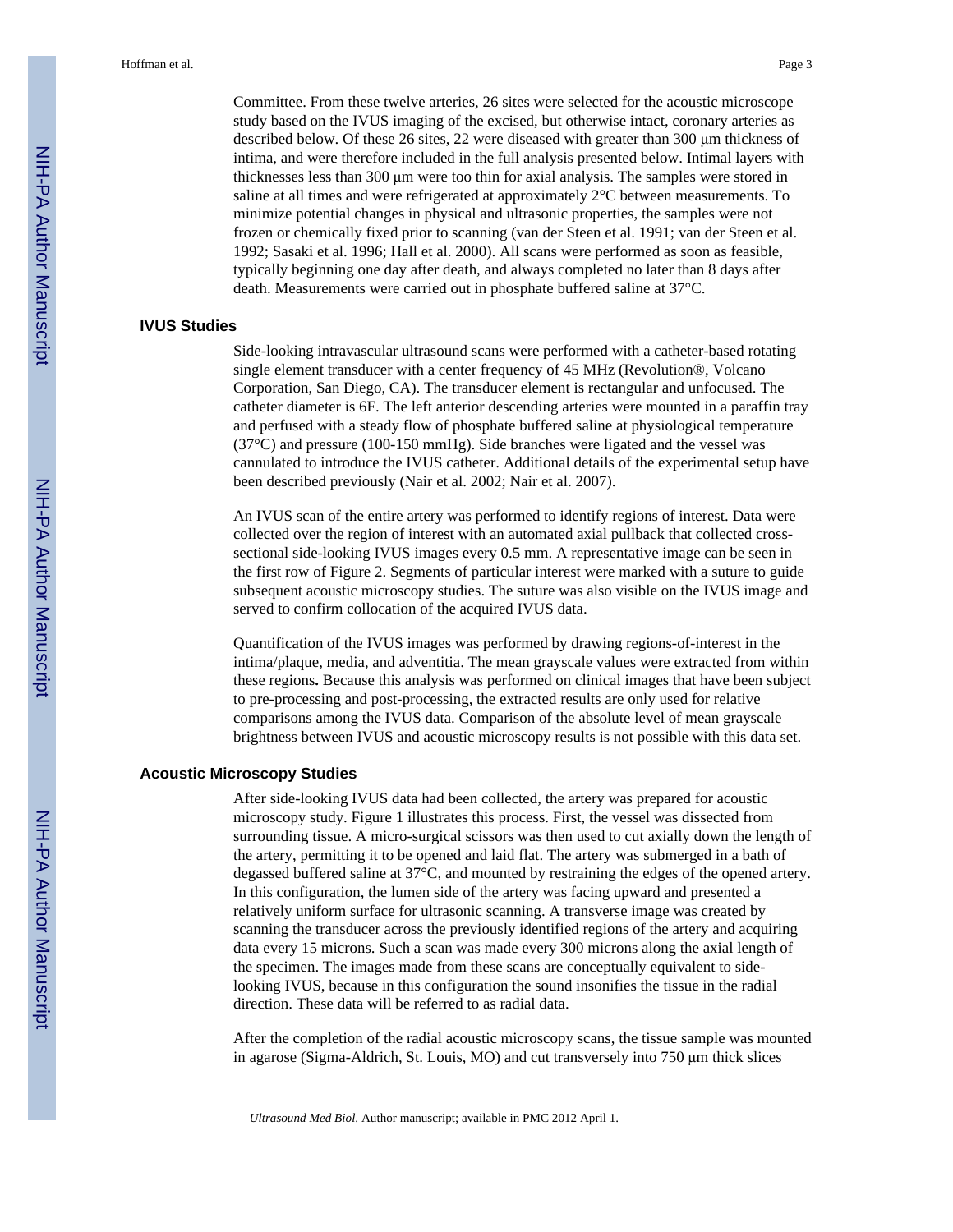with an oscillating tissue slicer (Compresstome VF-200, Precisionary Instruments, Greenville, NC). The transversely sliced samples were returned to the acoustic microscope where they were imaged again. However, this second round of imaging insonified the tissue axially and formed an image by raster scanning over the tissue and assembling the data in a C-scan fashion. The combination of radial and axial methods provides backscatter data from the same region of tissue from two orthogonal angles.

The acoustic microscope used in this study was custom built and can be operated with a wide range of transducers. In this study, a broadband single-element transducer with a nominal center frequency of 50 MHz (Panametrics V390, Olympus NDT, Waltham, MA) was employed. The transducer is focused by a lens with a diameter of 0.25" (6.35 mm), and has a focal length in water of 0.5" (12.7 mm). The beam width at the focal point is approximately 70 μm. The bandwidth used for this study extended from 30 to 60 MHz. A Newport XPS motion controller (Newport Corporation, Irvine, CA) positioned the transducer with an accuracy of better than 5 microns. The transducer was excited by a 200 ns pulse from a Panametrics 5627RPP-1 remote pulser/preamplifier (Olympus NDT, Waltham, MA) that was triggered by a Panametrics 5900 pulser (Olympus NDT, Waltham, MA). The resulting broadband ultrasound pulse was approximately 80 μm in axial spatial length. Received signals were preamplified by the Panametrics 5627RPP-1 and sent to the Panametrics 5900 for high pass (1 MHz cutoff) and low pass (100 MHz cutoff) filtering and further amplification. All data were digitized at 8 bits at 1.25 GHz, averaged 256 times, and recorded by a Tektronics 5052B oscilloscope (Tektronics Inc. Beaverton, OR) that was synchronized with the pulser. The entire system is mounted on a 1-inch thick aluminum slab for stability.

For all acoustic microscopy studies, the focal point of the transducer was placed approximately 250 microns below the surface of the tissue. A stainless steel plate was used as an ideal reference reflector. After data were collected from each sample, the steel plate was positioned at the focus of the transducer and the reflected signal recorded.

#### **Histology**

After the completion of the ultrasonic scans, slices were fixed in 10% buffered formalin for several days. They were then embedded in paraffin, sliced, and stained with hematoxylin and eosin. Optical images of these samples were registered with the ultrasonic images to assist in the segmentation and to validate the identification of the tissue layers within the coronary arteries. Representative histology images can be seen in the fourth row of Figure 2.

#### **Acoustic microscope data analysis**

Quantitative measurements of the local values of ultrasonic backscatter were reported in terms of apparent integrated backscatter, an imaging parameter that has been employed extensively for tissue characterization (Mimbs et al. 1981; Barzilai et al. 1987; Milunski et al. 1989; Thomas et al. 1989; Hoffmeister et al. 1995; Finch-Johnston et al. 2000; Gibson et al. 2007). Apparent integrated backscatter can be generated from diverse data sets and can be mapped to gray scale in a fashion that approximates the image mapping produced by clinical systems.

To generate integrated backscatter images an 80% Tukey window was applied to a 0.15 μs portion of the backscattered radiofrequency (RF) signal. The power spectrum of the resulting windowed segment was then computed with a Fast Fourier Transform. The power spectrum of the corresponding steel plate signal was also computed. The power spectra from the backscattered signals and from the reference signal from the steel plate were subtracted on a logarithmic scale to generate the apparent backscatter transfer function. Averaging the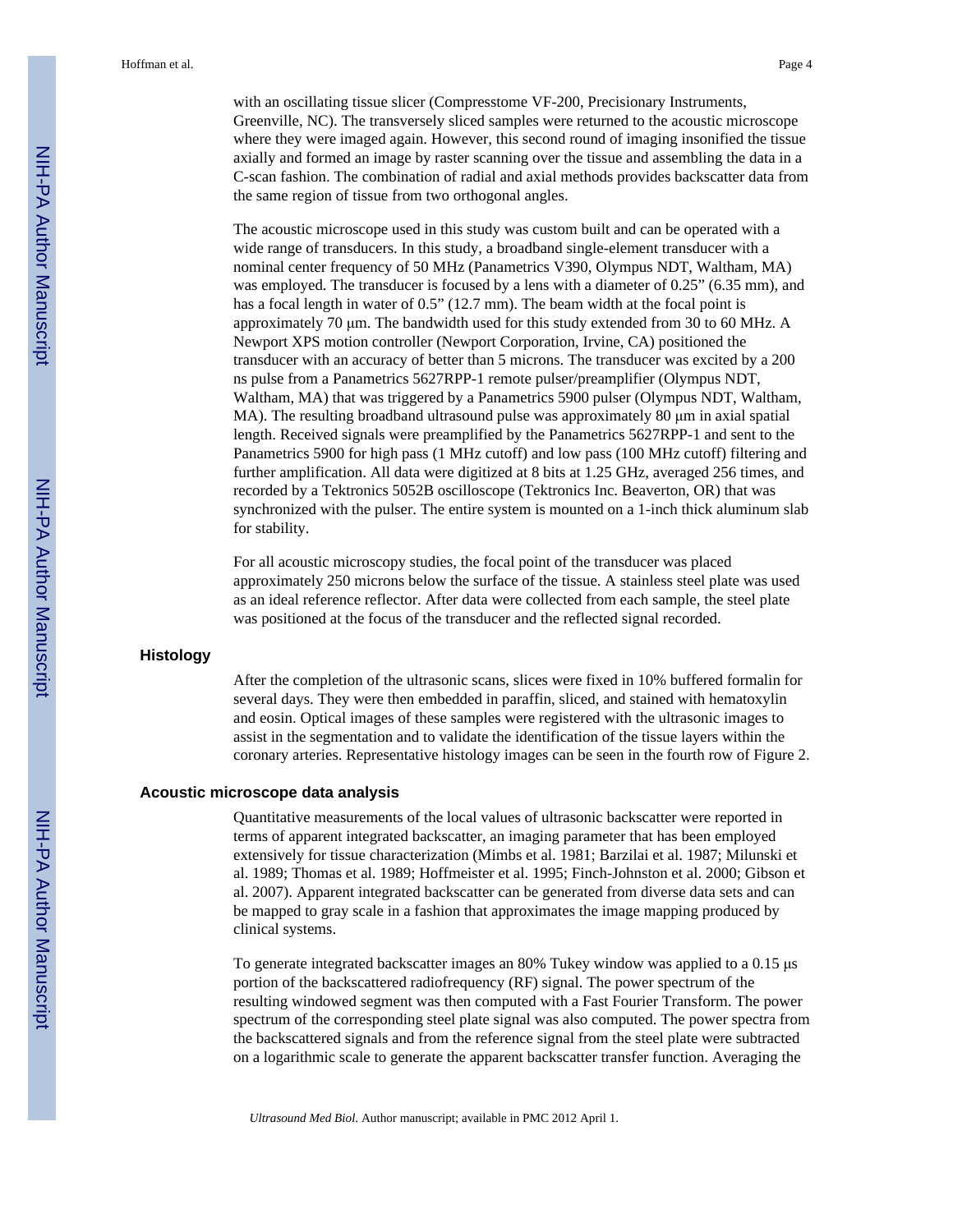Hoffman et al. Page 5

apparent backscatter transfer function over the bandwidth of the transducer (30-60 MHz) yielded the apparent integrated backscatter value.

This method of calculating the apparent integrated backscatter was employed for reducing data from both the radial and axial acquisitions. However, because the tissue layers are oriented differently in the two experimental setups, radial and axial data sets require somewhat different processing.

**Radial Scan Analysis—**A radial scan insonifies intima/plaque, media, and adventitia at every scan location. The ultrasonic wave must propagate through the intima/plaque to access the media, and subsequently, through the media to access the adventitia. To construct images showing all of these layers, the radial data was analyzed in a B-scan fashion. The apparent integrated backscatter was determined at each point by systematically sliding the window along the RF trace and performing the analysis for each window position. This procedure was repeated for each RF line, and the resulting A-lines were then mapped to grayscale and assembled into a B-mode apparent integrated backscatter image. A representative radial image of a plaque-laden artery can be seen in the second row of Figure 2.

Axial Scan Analysis—In contrast to the radial scan, an axial scan insonifies only one type of tissue (intima/plaque, media, or adventitia) at any scan site. The axial data were analyzed by placing the front of the window at a fixed depth of approximately 200 μm for every scan site**.** By placing the front of the gate at this depth within the tissue, the analysis gate (approximately 113 μm in length) spanned the region in which the transducer's focus was placed (approximately 250 μm into the tissue). A value for apparent integrated backscatter was generated, which was assigned to the location at which the data were collected. A representative axial image of a plaque-laden artery is shown in the third row of Figure 2.

Histology images corresponding to a subset of the sites imaged were prepared and registered with the ultrasound images to guide identification of the arterial layers.

Regions-of-interest were drawn in the side-looking IVUS images and in acoustic microscope images to measure the level of apparent integrated backscatter from the layers in the coronary arteries. In each image, adventitia, media, and intima/plaque were identified. Sidelooking IVUS images were segmented according to the typical three-layer interpretation. In the radial images, regions were drawn at locations where the tissue surface was as flat as possible and layers were visible. In the axial images, regions were selected for which the layers could be definitively identified. The third column of Figure 2 shows representative regions-of-interest in all of the imaging modes. The actual regions used for analysis were chosen to avoid boundaries between tissue layers, and are therefore slightly smaller than the regions in Figure 2, which were chosen for demonstrative purposes.

## **Results**

Figure 3 shows the trends of the apparent backscatter observed from each tissue layer in side-looking IVUS, radial acoustic microscopy, and axial acoustic microscopy. Each bar represents the mean of the 22 sites and the error bars represent standard errors. The gray scale mapping for the radial and axial images (Figure 3B**)** corresponds to the apparent integrated backscatter axis (right-side axis). The gray scale level for the IVUS images is set on the clinical system and is different from that employed for the acoustic microscope images. As described above, the clinical nature of the IVUS images prevents direct comparison with the values from acoustic microscopy, but permits comparison of the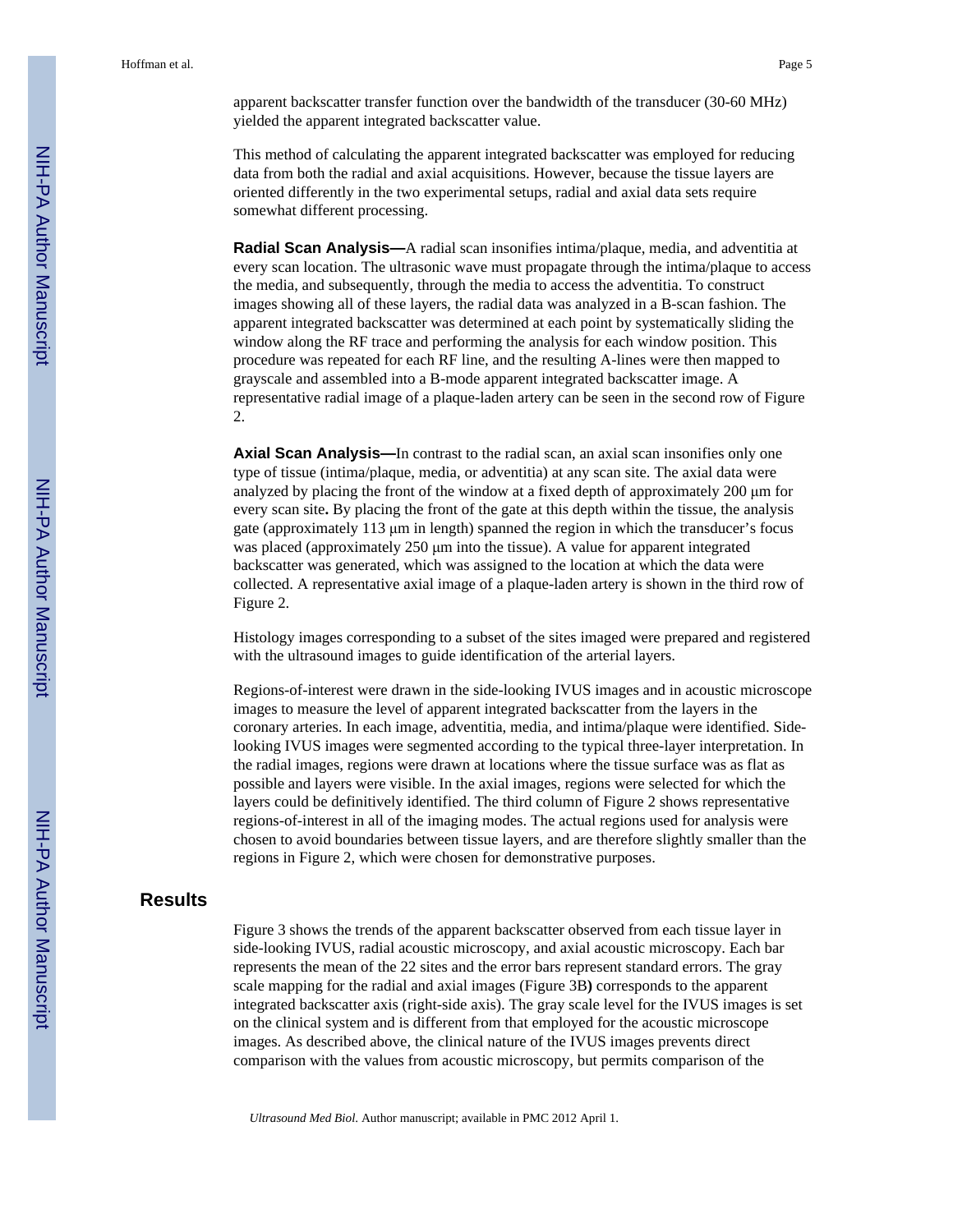relative scattering among the coronary artery layers. As anticipated, radial acoustic microscopy demonstrates the same relative brightness of the layers as that of a side-looking IVUS scan. In both of these modes, the typical three-layered appearance is observed, with the intima/plaque and adventitia significantly brighter than the media. However, a different trend is observed in the axial acoustic microscope images, in which the scattering from the media is much brighter than the scattering from the intima/plaque layer.

Figure 4 shows the apparent integrated backscatter for each individual site compared between layers in different orientations. The upper left panel shows the intima/plaque to media comparison in the radial orientation. Of the 22 sites, 21 exhibit smaller apparent integrated backscatter from the media than the intima/plaque. The lower left panel shows the reversal of this trend in the axial orientation, where 20 of the 22 sites demonstrate larger scattering from the media than from the intima/plaque. The upper and lower panels on the right side of Figure 4 show the comparison between the media and adventitia in the radial and axial orientations, respectively. In both orientations, the apparent integrated backscatter from the adventitia is greater than the apparent integrated backscatter from the media. In these comparisons, the individual site data points reveal that although the trends between media and adventitia are statistically significant, they seem less consistent than the trends observed between the intima/plaque and media.

Figure 5 presents the individual site data comparing the apparent integrated backscatter between the radial and axial orientations for each tissue layer. The top panel shows that the greatest anisotropy is demonstrated in the intima/plaque layer, in which the level of apparent integrated backscatter is much lower in the axial orientation than in the radial orientation. In the medial layer, shown in the middle panel of Figure 5, there is a statistically significant increase, but the individual site results suggest that there is much more variation in this trend. Many sites do increase, but a substantial number decrease, and several are essentially unchanged. The apparent integrated backscatter values from the adventitia (bottom panel of Figure 5) did not differ significantly in the radial and axial directions. The data in this panel demonstrate that the variability of the adventitia is such that a given site may demonstrate marked anisotropy, but that there appears to be no systematic anisotropy of apparent integrated backscatter in the adventitia.

Two-tailed paired T-tests were performed to verify the significance of these observations, with the results presented in Table 1 and Table 2. Table 1 shows comparisons of the different layers within each scan orientation. In both the radial and axial directions, the apparent integrated backscatter from the intima/plaque is significantly different from that of the neighboring media. The media is significantly darker than the adventitia in the radial and axial scans.

Table 2 shows the results of comparing between radial and axial in each tissue type. Differences were observed between radial and axial measurements of the apparent integrated backscatter from intima/plaque and media. No statistically significant difference was found between radial and axial scattering from adventitial tissue.

## **Discussion**

Side-looking IVUS scans are routinely performed in the coronary arteries to assess atherosclerosis and plaque progression, and increasingly to quantify plaque types for rupture risk evaluation. A review of the literature indicates that intravascular ultrasonic devices are being developed that will permit imaging in other orientations (Back et al. 1994; Evans et al. 1994; Gatzoulis et al. 2001; Yeh et al. 2006). When these devices become available for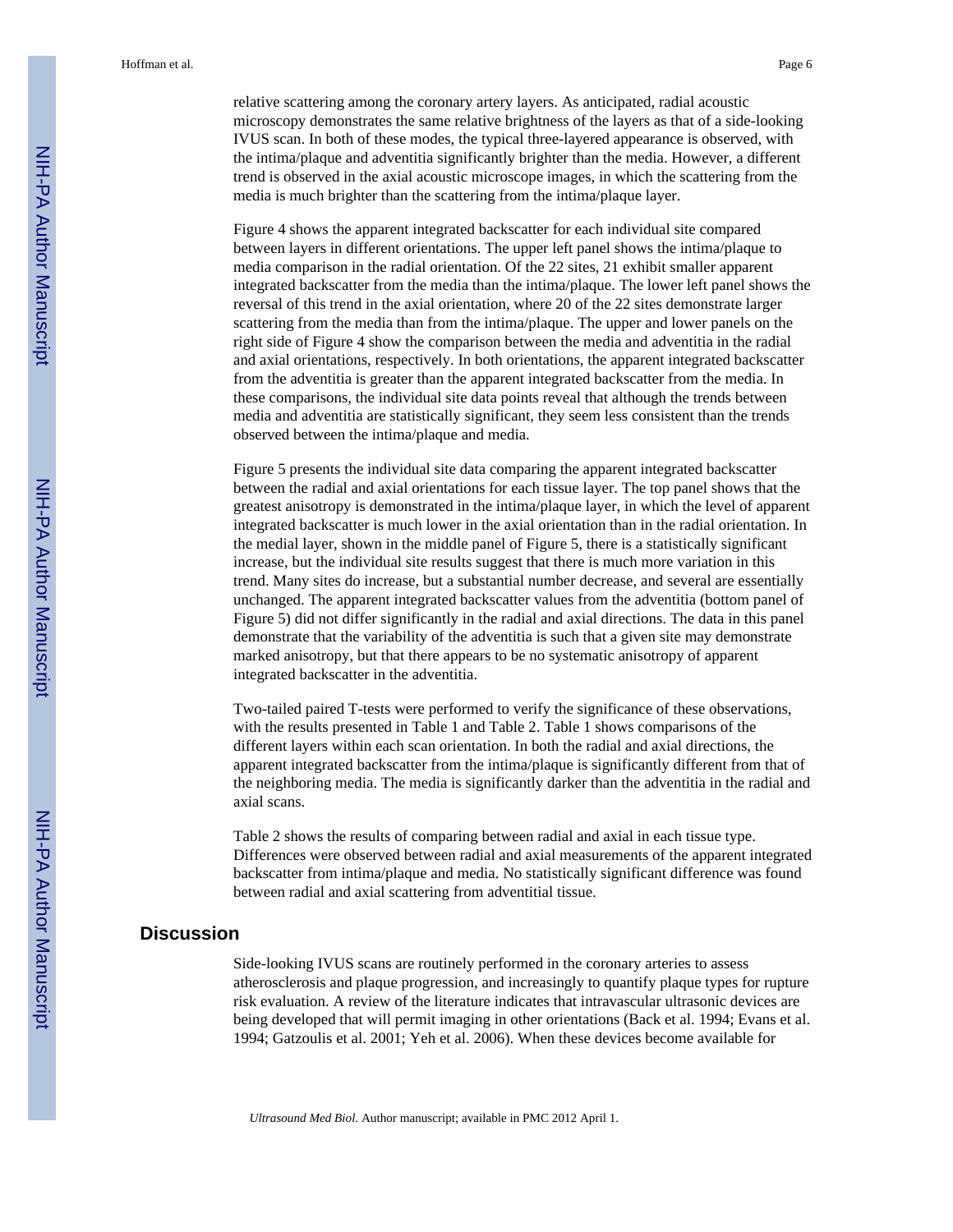clinical use, it seems likely that some of the intuitions developed from side-looking IVUS will require reevaluation (Courtney et al. 2008).

The apparent integrated backscatter images created in this study by imaging fresh coronary arteries using radial scans correspond very well with traditional side-looking IVUS images of those same arteries. One might therefore anticipate that integrated backscatter images created by axially scanning coronary arteries would provide some additional insight to the "forward-looking" IVUS catheters of the near future, which will most likely image obliquely. The results generated from the axial scans represent the extreme limits of the effects of anisotropy. Devices operating between the radial and axial orientations are therefore likely to produce backscatter values between those seen in these limiting orientations.

Specifically, this study indicates that in the axial direction, the specific coronary layers are likely to be resolvable, but will probably present quite differently than they present in the current side-looking format. The most substantial change seems likely to be in the intima/ plaque layer, which is relatively echogenic in the side-looking configuration, but which demonstrates much lower backscattering in the axial direction. The results of this study indicate that the changes in the apparent backscatter from the media and adventitia are likely to be more modest, but may be significant. Although the layers produce different levels of backscatter in the axial direction than in the radial direction, the backscatter observed in the axial direction from the media is enough different than the backscatter from the intima/ plaque or adventitia that there will likely be sufficient contrast to identify the internal and external elastic laminae.

As shown in Figure 3, apparent integrated backscatter from the adventitia did not differ significantly in the radial and axial directions. This finding is consistent with previous work (de Kroon et al. 1991b), and may suggest that the loose connective tissue that forms the adventitia is not preferentially oriented in the axial or radial directions.

One of the benefits that may come about from forward-looking IVUS is a potential substantial improvement in plaque quantification. One currently available method for plaque-type discrimination relies on a decision-tree method in which many spectral parameters are used to distinguish plaques (Nair et al. 2001; Nair et al. 2002). Adding an additional orientation of investigation (i.e. forward-looking IVUS), adds new parameters, and permits comparisons between radial and axial measurements of the same region. Because many of the tissues in arteries are highly directional, anisotropy is likely to be particularly useful for distinguishing tissue types. It should be noted that the axial scans of this study represent the extreme limit of angle-dependent ultrasonic imaging, and that in vivo scans would have to be executed at an oblique angle. Although the current study does not provide a direct analogy to studies at these acute angles, the significance of the changes observed over a ninety degree rotation imply that there will be a measurable impact if the imaging angle varies from normal to the arterial wall.

The measurements made in this study were of apparent integrated backscatter, a parameter that by definition is not compensated for the effects of attenuation. Therefore, the influence of attenuation should be considered when interpreting the results. The effects arising from attenuation manifest differently in the radial orientation than in the axial orientation. In the axial orientation, each tissue layer is interrogated directly, and there are, therefore, no overlying layers attenuating the signal. In the radial orientation, the intima/plaque layer is insonified directly, but measurements of the media are performed by transmitting and receiving through the intima/plaque and measurements of the adventitia are made by propagating the signal through both the intima/plaque and the media. Radial measurements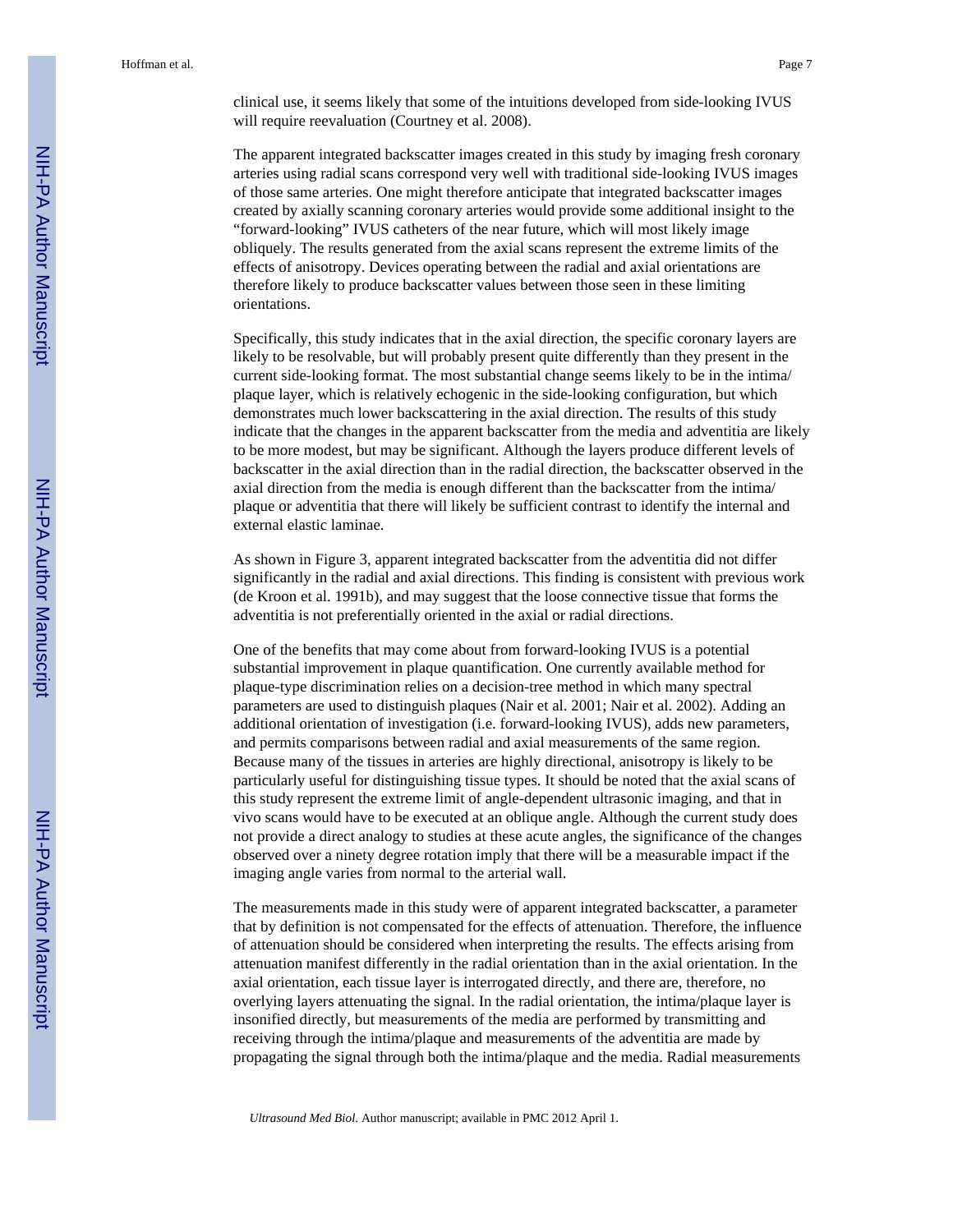of the media and adventitia are therefore strongly influenced by attenuation from overlying tissues. This feature complicates interpretation of the results, but is pertinent to clinical imaging, because clinical images are subject to the unknown attenuation effects from overlying layers. The characteristics of apparent integrated backscatter images and clinical IVUS images reflect both the intrinsic scattering properties of the tissues and the details of the experimental configuration. For this reason, the data generated in this study are intended to indicate relative trends between layers and between orientations.

The observed relative brightness trends might be understood in terms of the orientation of the predominant directionality of the each layer relative to the insonifying beam. Many of the plaques investigated in this study were focal lesions manifest as streaks running longitudinally down the arteries. Because of this global longitudinal genesis, it is speculated that some of the structures composing the plaque have an axial preferential orientation. If this were the case, the results of this study would parallel earlier results from our lab in myocardium (Hoffmeister et al. 1995), in which insonification parallel to the predominant orientation results in less backscatter than insonification perpendicular to the predominant orientation. The media layer is primarily composed of circumferentially oriented muscle fibers, which would be approximately perpendicular to the ultrasound beam in both the radial and axial investigations. This fact may explain why the individual sites shown in the middle panel of Figure 5 do not display as consistent of a trend as the intima/plaque sites. The adventitia appears to demonstrate the least consistent trend (bottom panel of Figure 5), which suggests that the adventitia does not have structures on the scale of the wavelengths used in this study that have a preferential orientation.

The results of some aspects of this study do not appear to parallel the results of earlier work in femoral arteries (Lockwood et al. 1991). In that study, it was reported that in both the radial and axial orientations, thickened intima scattered less than media, which, in turn, scattered less than adventitia. The current work indicates that this trend holds in the axial orientation, but not in the radial orientation. This apparent disagreement is likely attributable to the many experimental differences between that work and the current study. Later work from the same group on coronary arteries (as opposed to femoral arteries) investigated radially does parallel the results of the current work and is consistent with the bright-darkbright layered pattern seen in side-looking IVUS (Machado and Foster 2001; Machado et al. 2002).

## **Limitations**

The methods and therefore results of this study are subject to some practical limitations. The trends observed seem robust, but the relatively small sample size must be considered when interpreting these results. Additionally, precise preparation and positioning of minute tissue samples in very specific orientations across numerous imaging modes poses challenges to the collocation of data from these scans. The acoustic microscopy studies, which require the arteries to be opened and laid flat subjected the samples to stresses different than those to which the arteries would be exposed *in vivo*. These stresses and the resulting strains may influence the observed ultrasonic properties, including the anisotropy.

The radial and axial acoustic microscopy studies were conducted on samples whose surfaces were approximately orthogonal to the insonifying beam. Oblique imaging systems will face the additional complication of specular reflection at the interface between the blood and the plaque surface. In cases in which the plaque has an acoustic impedance similar to that of blood, the results of this study are likely to be pertinent, but in situations such as lipid-filled or calcified plaques, where the lesion's acoustic impedance is very different from that of blood, this reflection from the surface may be a significant effect.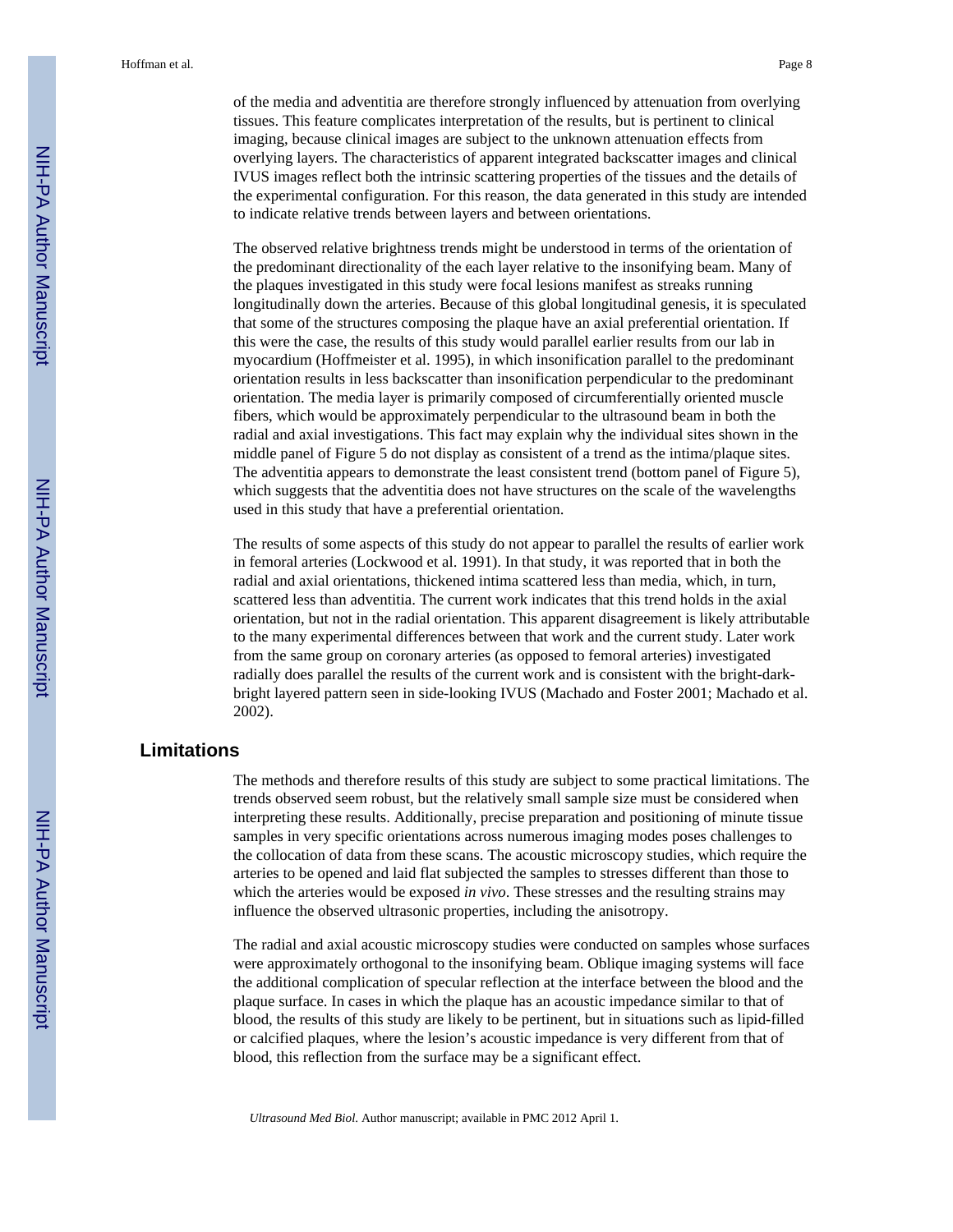The time required for data collection necessitates that studies be performed over several days. No gross changes in tissue properties were observed over this period, but we cannot rule out small changes.

Because calculation of the apparent integrated backscatter does not involve compensation for diffraction effects, the different focal characteristics of the catheter-borne IVUS transducer and the acoustic microscope's transducer can impact the results. Furthermore, the diffraction field effects also differ when using the same transducer in either a radial or axial orientation. This difference arises because the same region of tissue encounters different parts of the interrogating field in each image-forming mode (B-mode for radial; C-mode for axial).

## **Conclusion**

Freshly excised human coronary arteries were imaged with three ultrasound modes. Two of these modes, side-looking IVUS and radial acoustic microscopy, insonify arterial tissue from the lumen through the intima into the deeper layers. Apparent integrated backscatter images made from the radial acoustic microscopy data display the same relative layer brightness as side-looking IVUS. In contrast, the third mode, axial acoustic microscopy, generated images with a reversal of the relative brightness between the media and the intima/plaque layer. This result, the magnitude of which is substantial enough to alter image appearance qualitatively, may prove to be valuable for image interpretation and tissue characterization as 'forward-looking' or oblique angle IVUS systems become clinically available.

#### **Acknowledgments**

The authors wish to thank Stacy Amatangelo and Amanda McNeeley of Volcano Corporation for tissue preparation, IVUS imaging and histology preparation. Support for this work provided by Volcano Corporation.

#### **References**

- Back MR, Kopchok GE, White RA, Scoccianti M, Donayre CE, Maeuser H, Brener B. Forwardlooking intravascular ultrasonography: in vitro imaging of normal and atherosclerotic human arteries. Am Surg. 1994; 60:738–43. [PubMed: 7944034]
- Barzilai B, Saffitz JE, Miller JG, Sobel BE. Quantitative ultrasonic characterization of the nature of atherosclerotic plaques in human aorta. Circ Res. 1987; 60:459–63. [PubMed: 3555884]
- Courtney BK, Munce NR, Anderson KJ, Thind AS, Leung G, Radau PE, Foster FS, Vitkin IA, Schwartz RS, Dick AJ, Wright GA, Strauss BH. Innovations in imaging for chronic total occlusions: a glimpse into the future of angiography's blind-spot. Eur Heart J. 2008; 29:583–93. [PubMed: 18238930]
- de Kroon MG, van der Wal LF, Gussenhoven WJ, Bom N. Angle-dependent backscatter from the arterial wall. Ultrasound Med Biol. 1991a; 17:121–6. [PubMed: 2053208]
- de Kroon MG, van der Wal LF, Gussenhoven WJ, Rijsterborgh H, Bom N. Backscatter directivity and integrated backscatter power of arterial tissue. Int J Card Imaging. 1991b; 6:265–75. [PubMed: 1919069]
- Evans JL, Ng KH, Vonesh MJ, Kramer BL, Meyers SN, Mills TA, Kane BJ, Aldrich WN, Jang YT, Yock PG. Arterial imaging with a new forward-viewing intravascular ultrasound catheter, I. Initial studies. Circulation. 1994; 89:712–7. [PubMed: 8313559]
- Finch-Johnston AE, Gussak HM, Mobley J, Holland MR, Petrovic O, Pérez JE, Miller JG. Cyclic variation of integrated backscatter: dependence of time delay on the echocardiographic view used and the myocardial segment analyzed. J Am Soc Echocardiogr. 2000; 13:9–17. [PubMed: 10625826]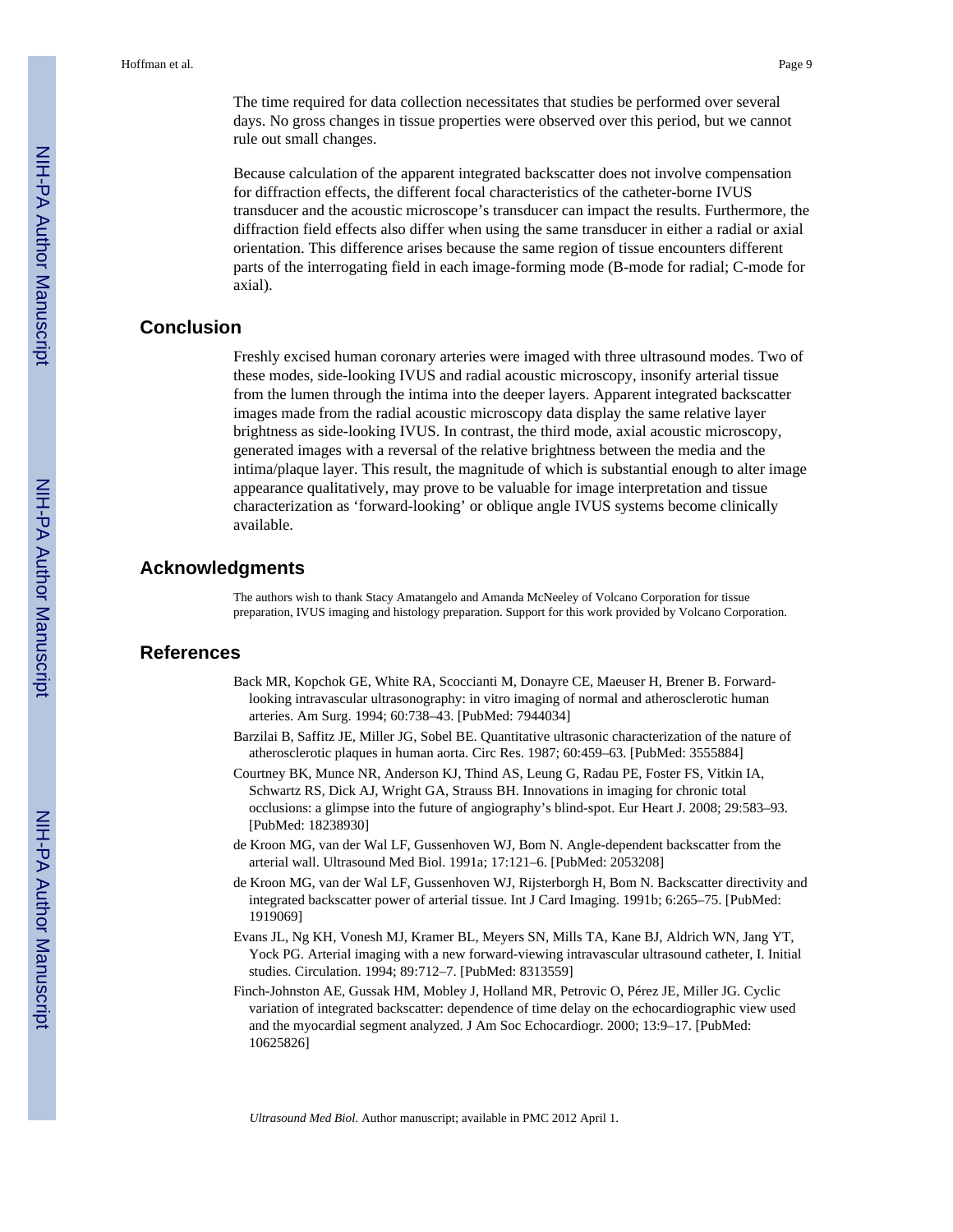- Fitzgerald PJ, St Goar FG, Connolly AJ, Pinto FJ, Billingham ME, Popp RL, Yock PG. Intravascular ultrasound imaging of coronary arteries. Is three layers the norm? Circulation. 1992; 86:154–8. [PubMed: 1617768]
- Gatzoulis L, Watson RJ, Jordan LB, Pye SD, Anderson T, Uren N, Salter DM, Fox KA, McDicken WN. Three-dimensional forward-viewing intravascular ultrasound imaging of human arteries in vitro. Ultrasound Med Biol. 2001; 27:969–82. [PubMed: 11476931]
- Gibson A, Singh G, Kulikowska A, Wallace K, Hoffman J, Ludomirsky A, Holland M. Regional Variation in the Measured Apparent Ultrasonic Backscatter of Mid-Gestational Fetal Pig Hearts. Ultrasound Med Biol. 2007; 33:1955–62. [PubMed: 17689180]
- Hall CS, Dent CL, Scott MJ, Wickline SA. High-frequency ultrasound detection of the temporal evolution of protein cross linking in myocardial tissue. IEEE Trans Ultrason Ferroelectr Freq Control. 2000; 47:1051–8. [PubMed: 18238640]
- Hiro T, Leung CY, Karimi H, Farvid AR, Tobis JM. Angle dependence of intravascular ultrasound imaging and its feasibility in tissue characterization of human atherosclerotic tissue. Am Heart J. 1999; 137:476–81. [PubMed: 10047629]
- Hoffmeister BK, Wong AK, Verdonk ED, Wickline SA, Miller JG. Comparison of the anisotropy of apparent integrated ultrasonic backscatter from fixed human tendon and fixed human myocardium. J Acoust Soc Am. 1995; 97:1307–13. [PubMed: 7876450]
- Lockwood GR, Ryan LK, Hunt JW, Foster FS. Measurement of the ultrasonic properties of vascular tissues and blood from 35-65 MHz. Ultrasound Med Biol. 1991; 17:653–66. [PubMed: 1781068]
- Machado JC, Foster FS. Ultrasonic integrated backscatter coefficient profiling of human coronary arteries in vitro. IEEE Trans Ultrason Ferroelectr Freq Control. 2001; 48:17–27. [PubMed: 11367784]
- Machado JC, Foster FS, Gotlieb AI. Measurement of the ultrasonic properties of human coronary arteries in vitro with a 50-MHz acoustic microscope. Braz J Med Biol Res. 2002; 35:895–903. [PubMed: 12185381]
- Maheswaran B, Leung CY, Gutfinger DE, Nakamura S, Russo RJ, Hiro T, Tobis JM. Intravascular ultrasound appearance of normal and mildly diseased coronary arteries: correlation with histologic specimens. Am Heart J. 1995; 130:976–86. [PubMed: 7484759]
- Milunski MR, Mohr GA, Perez JE, Vered Z, Wear KA, Gessler CJ, Sobel BE, Miller JG, Wickline SA. Ultrasonic tissue characterization with integrated backscatter. Acute myocardial ischemia, reperfusion, and stunned myocardium in patients. Circulation. 1989; 80:491–503. [PubMed: 2766504]
- Mimbs JW, O'Donnell M, Miller JG, Sobel BE. Detection of cardiomyopathic changes induced by doxorubicin based on quantitative analysis of ultrasonic backscatter. Am J Cardiol. 1981; 47:1056–60. [PubMed: 7223651]
- Nair A, Kuban BD, Obuchowski N, Vince DG. Assessing spectral algorithms to predict atherosclerotic plaque composition with normalized and raw intravascular ultrasound data. Ultrasound Med Biol. 2001; 27:1319–31. [PubMed: 11731045]
- Nair A, Kuban BD, Tuzcu EM, Schoenhagen P, Nissen SE, Vince DG. Coronary plaque classification with intravascular ultrasound radiofrequency data analysis. Circulation. 2002; 106:2200–6. [PubMed: 12390948]
- Nair A, Margolis MP, Kuban BD, Vince DG. Automated coronary plaque characterisation with intravascular ultrasound backscatter: ex vivo validation. EuroIntervention. 2007; 3:113–20. [PubMed: 19737694]
- Nissen S, Gurley J, Grines C, Booth D, McClure R, Berk M, Fischer C, DeMaria A. Intravascular ultrasound assessment of lumen size and wall morphology in normal subjects and patients with coronary artery disease. Circulation. 1991; 84:1087–99. [PubMed: 1884441]
- Picano E, Landini L, Distante A, Salvadori M, Lattanzi F, Masini M, L'Abbate A. Angle dependence of ultrasonic backscatter in arterial tissues: a study in vitro. Circulation. 1985; 72:572–6. [PubMed: 4017209]
- Sasaki H, Saijo Y, Tanaka M, Okawai H, Terasawa Y, Yambe T, Nitta S. Influence of tissue preparation on the high-frequency acoustic properties of normal kidney tissue. Ultrasound Med Biol. 1996; 22:1261–5. [PubMed: 9123651]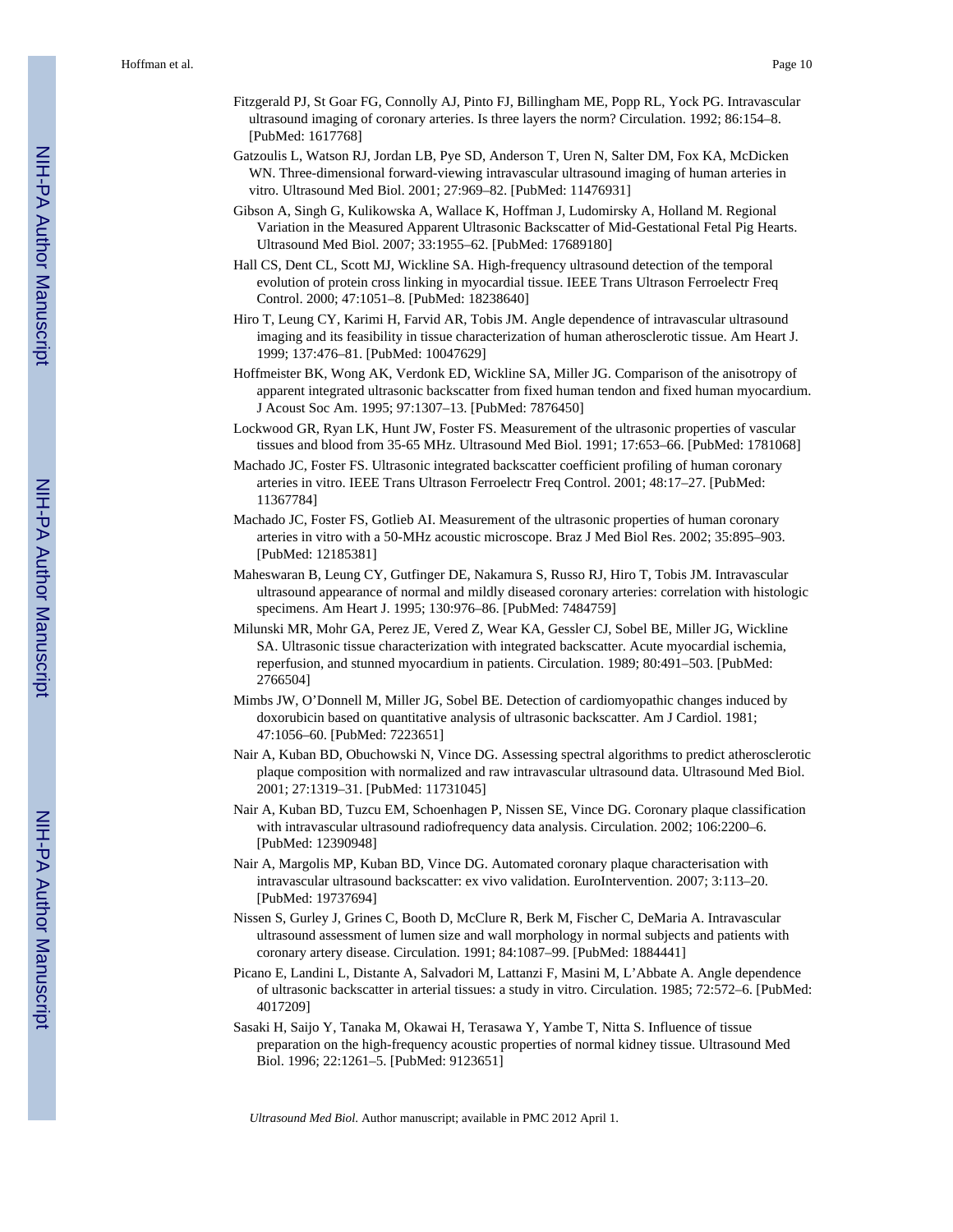- Thomas LJ, Barzilai B, Perez JE, Sobel BE, Wickline SA, Miller JG. Quantitative real-time imaging of myocardium based on ultrasonic integrated backscatter. IEEE Trans Ultrason Ferroelectr Freq Control. 1989; 36:466–70. [PubMed: 18285008]
- van der Steen A, Cuypers M, Thijssen J. Influence of histochemical preparation on acoustic parameters of liver tissue: a 5-MHz study. Ultrasound Med Biol. 1991
- van der Steen A, Thijssen J, Ebben G. Effects of tissue processing techniques in acoustical (1.2 GHz) and light microscopy. Histochem Cell Biol. 1992
- Waller BF, Orr CM, Slack JD, Pinkerton CA, Van Tassel J, Peters T. Anatomy, histology, and pathology of coronary arteries: a review relevant to new interventional and imaging techniques-- Part I. Clin Cardiol. 1992; 15:451–7. [PubMed: 1617826]
- Yeh D, Oralkan O, Wygant I, O Donnell M, Khuri-Yakub B. 3-D ultrasound imaging using a forwardlooking CMUT ring array for intravascular/intracardiac applications. IEEE Trans Ultrason Ferroelectr Freq Control. 2006; 53:1202. [PubMed: 16846153]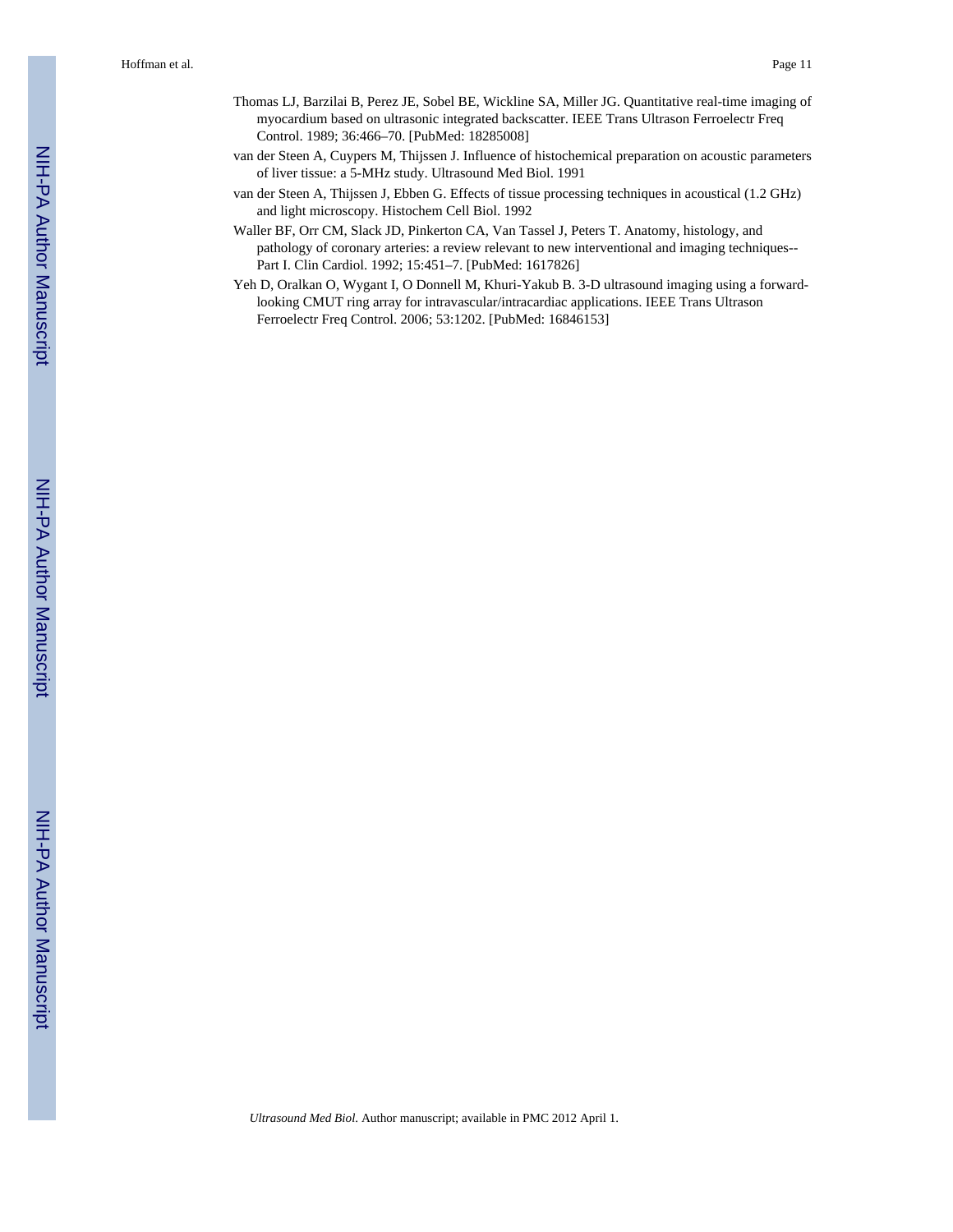

## **Figure 1.**

Schematic representation of sample preparation and scanning procedure. The cylinder in the upper left image represents the fresh coronary artery from which the surrounding tissue has been removed. One side of this artery is then cut along the direction of blood flow (axially) to allow the artery to be opened and laid flat. The second image shows the flattened artery being scanned in the acoustic microscope, with sound striking the tissue radially. After the radial scan, this tissue is encased in agarose as shown in the third image and sliced transversely. The resulting sample is scanned in the acoustic microscope in an axial orientation as shown in the fourth image.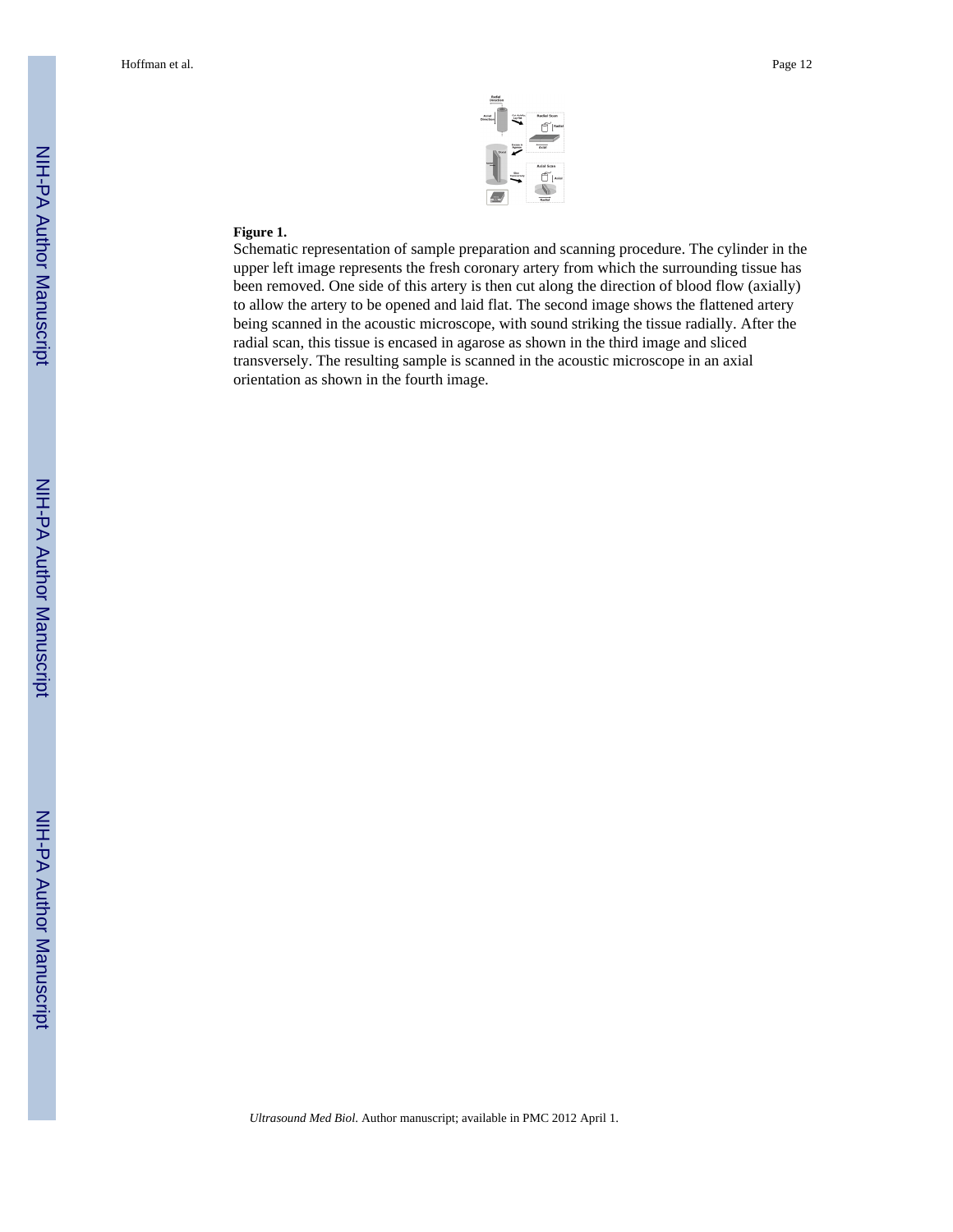

#### **Figure 2.**

Representative un-segmented and segmented images of one coronary artery from three ultrasound modes and histology. From top to bottom, the four rows are side-looking IVUS, radial acoustic microscopy, axial acoustic microscopy, and histology, respectively. The second column is images from each method, and the third column is the same image with **illustrative** segmentation overlaid.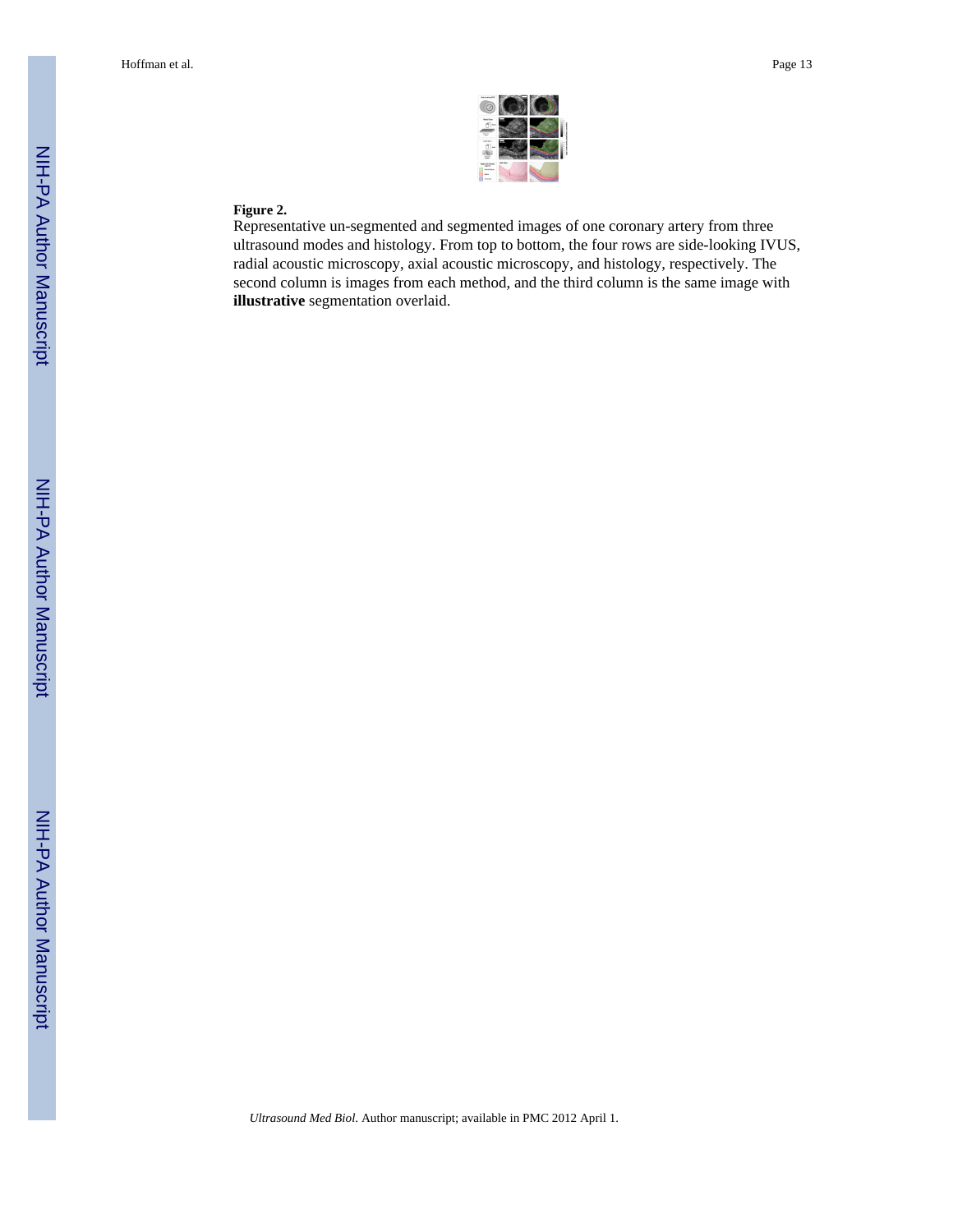

#### **Figure 3.**

Relative brightness **trends** of backscattering from layers of the coronary artery under three ultrasound modes. Mean gray scale level as output by the clinical side-looking IVUS system at 45 MHz (A). Backscattered brightness under acoustic microscopy with a 45 MHz centerfrequency transducer (B). The gray scale value (left axis) is a linear mapping of apparent integrated backscatter relative to an ideal reflector (right axis). Because IVUS data presented in this figure were not compensated for the effects of clinical signal and image processing, only the relative trends can be compared between the left (A) and right (B) panels.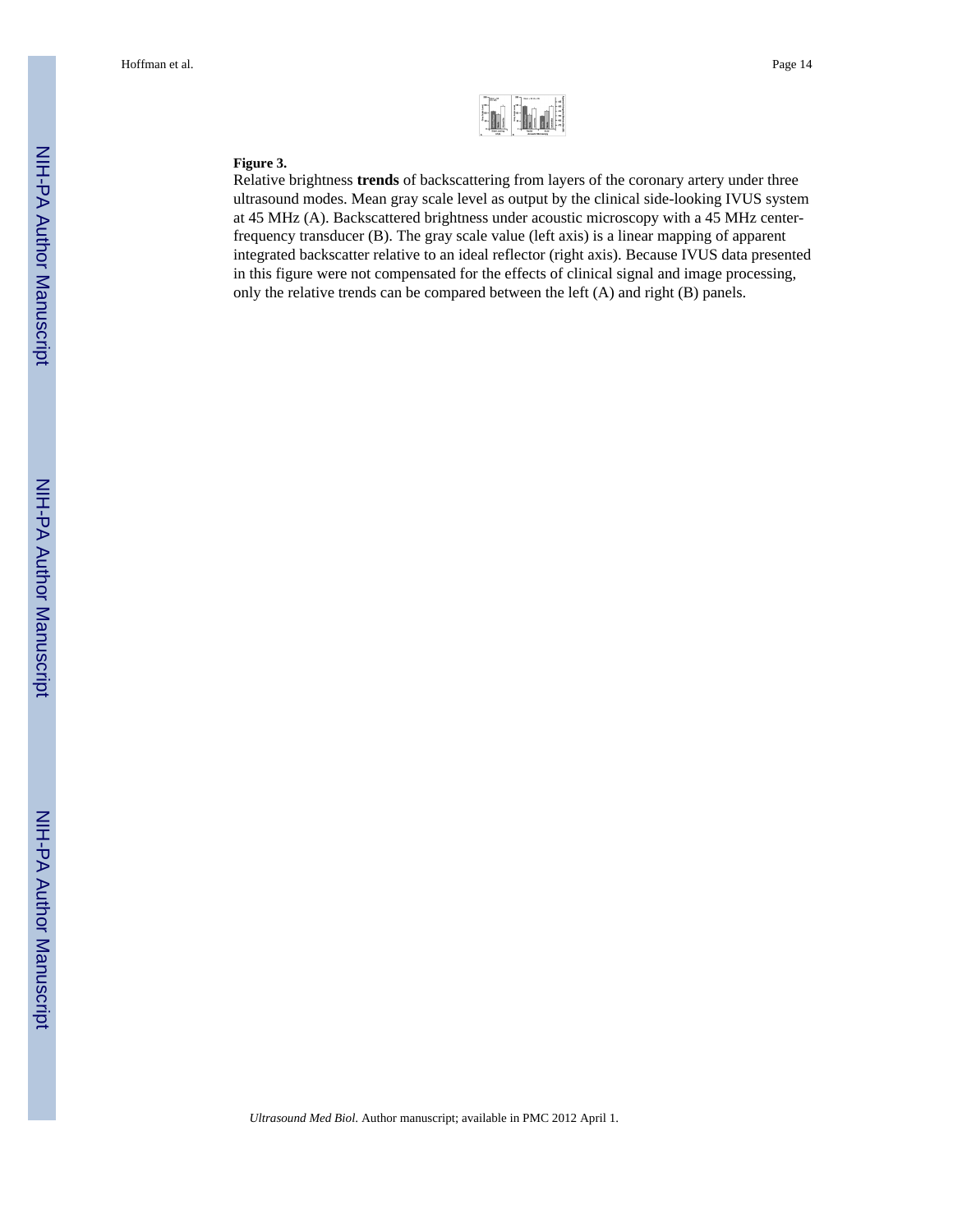Hoffman et al. Page 15



#### **Figure 4.**

Comparison between tissue layers of the apparent integrated backscatter from individual sites. Also shown are the mean  $\pm$  standard error values for each layer. The left two panels show the comparisons between the intima/plaque and media layers for the radial (Top Left) and axial (Bottom Left) orientations. The panels on the right show the apparent integrated backscatter from the media and adventitia layers for the radial (Top Left) and axial (Bottom Left) orientations. The p-values are given for paired T-tests.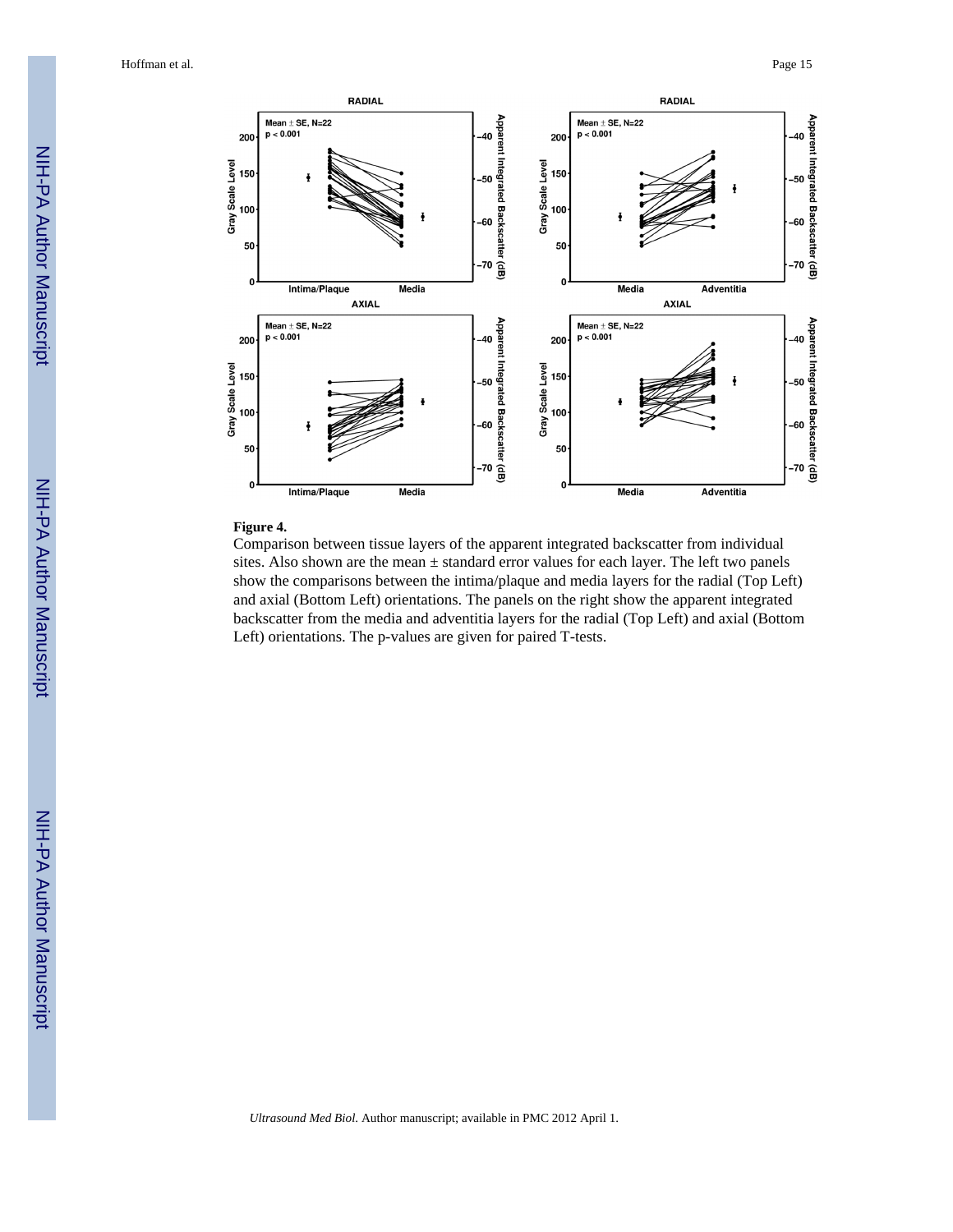NIH-PA Author Manuscript NIH-PA Author Manuscript



#### **Figure 5.**

Comparison between the radial and axial apparent integrated backscatter from individual sites within each tissue layer (Intima/Plaque, Top; Media, Middle; Adventitia, Bottom). Also shown are the mean ± standard error values for each layer. The p-values are given for paired T-tests.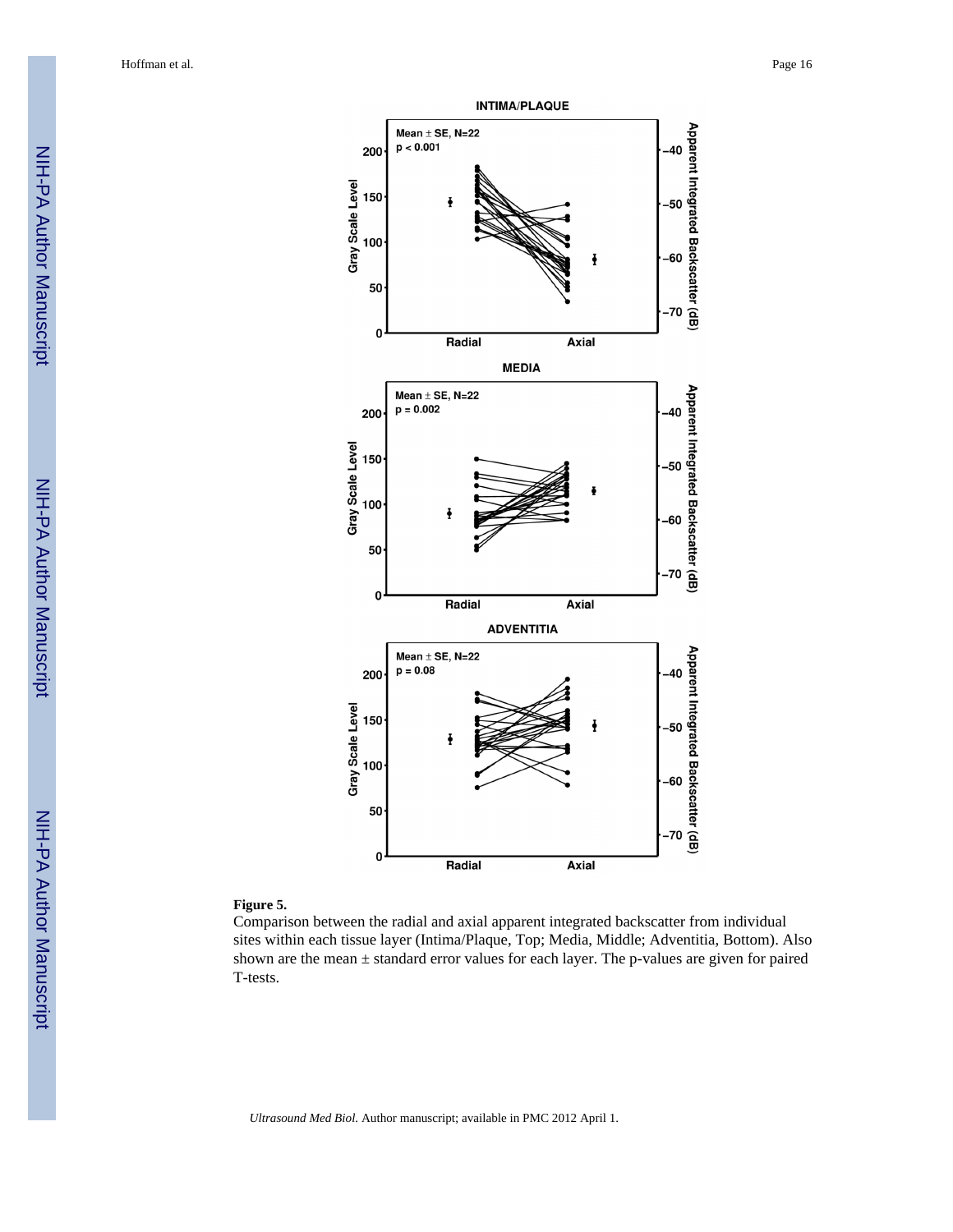#### **Table 1**

Mean differences between the apparent integrated backscatter from layers within the coronary arteries, and the standard error of the mean of these values. The third column is the paired two-tailed T-test of these mean differences

|        | <b>Apparent Integrated</b><br><b>Backscatter Difference</b> | Mean Difference $\pm$ SE,<br>$N = 22$ | <b>Paired T-Test</b> |
|--------|-------------------------------------------------------------|---------------------------------------|----------------------|
| Radial | Intima/Plaque - Media                                       | $9.2 \pm 0.9$ dB                      | P < 0.001            |
|        | Intima/Plaque - Adventitia                                  | $2.6 + 1.3$ dB                        | $P = 0.060$          |
|        | Media - Adventitia                                          | $-6.6 + 1.0$ dB                       | P < 0.001            |
| Axial  | Intima/Plaque - Media                                       | $-5.7 \pm 0.9$ dB                     | P < 0.001            |
|        | Intima/Plaque - Adventitia                                  | $-10.6 + 1.1$ dB                      | P < 0.001            |
|        | Media - Adventitia                                          | $-4.8 + 1.2$ dB                       | P < 0.001            |